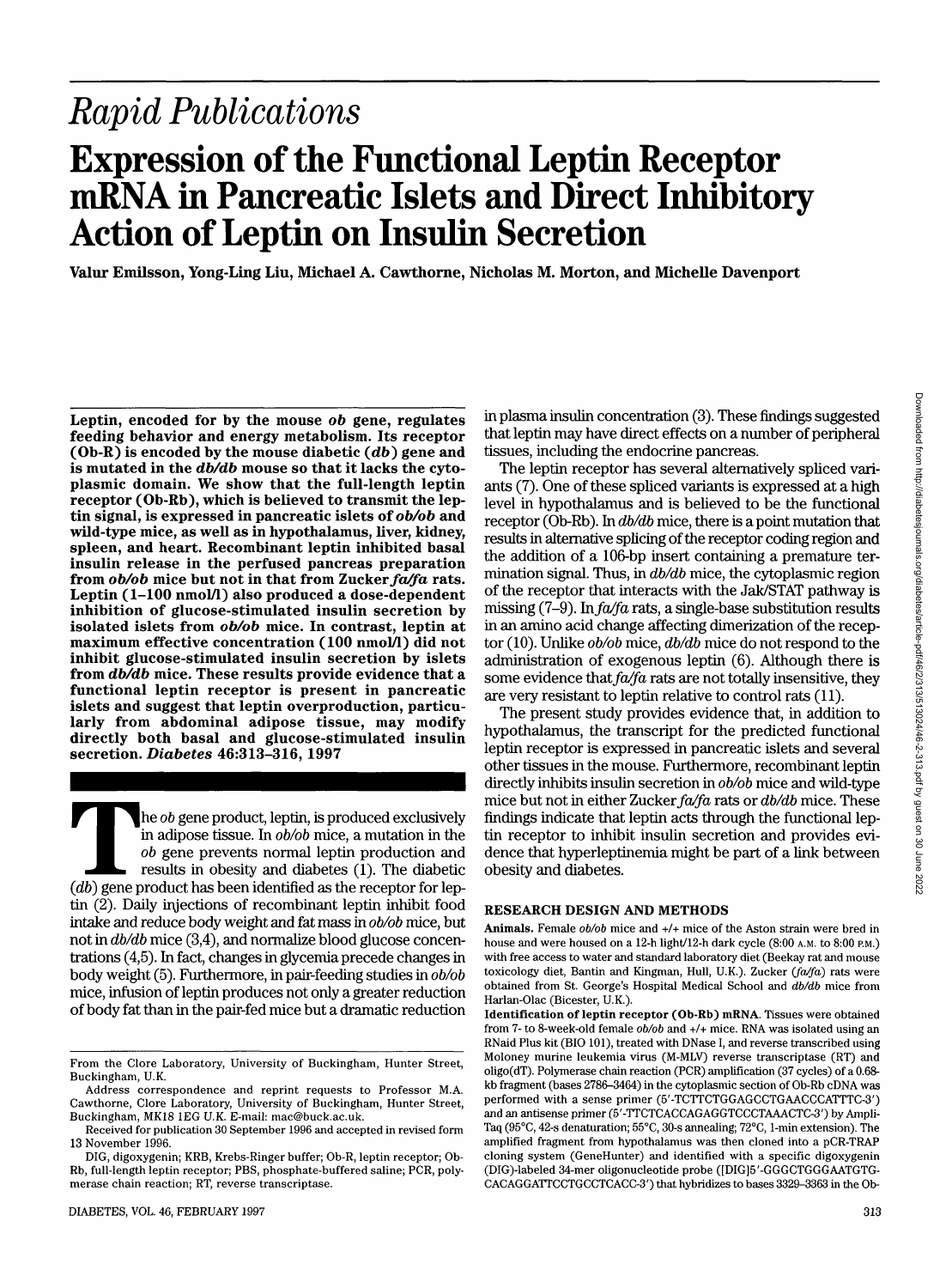**FIG. 1.** *A:* **the RT-PCR product, a ~0.68-kb fragment (bases 2786-3464), from hypothalamus (left) together with ~0.68-kb products from other tissues of the wildtype mouse was hybridized with an internal DIG-labeled 34-mer oligodeoxyribonucleotide probe (right). Loading was assessed by a 0.54-kb P-actin cDNA probe.** *B:* **Northern blot analysis of Ob-Rb mRNA expression in hypothalamus and pancreatic islets of** *ob/ob* **mice using the ~0.68-kb fragment as probe, showing hybridization to a single band between 3.6 and 3.9 kb in size. No cross-hybridization to the 28S and 18S rRNA bands was detected.**



Rb cDNA. This probe is specific for the Ob-Rb sequence and has no significant homology with any other gene sequence, including the other leptin receptor isoforms. RT-PCR-amplified products from other tissues were also identified by the 34-mer probe. The mouse  $\beta$ -actin sequence was amplified under similar conditions (30 cycles) and used as a loading control. The Ob-Rb 0.68-kb  $cDNA$  and 0.54-kb  $\beta$ -actin  $cDNA$  probes were labeled with DIG-UTP by PCR amplification. Hybridization against the DIG 5'-end-labeled oligodeoxyribonucleotide probes was carried out (12), and DIG-labeled hybrids were detected with a polyclonal antibody conjugated to alkaline phosphatase together with the chemiluminescent substrate CDP-Star [(disodium 2-chloro-5-(4-methoxyspiro (l,2-dioxetane-3,2'-(5'-chloro)-tricyclo(3.3.1.1)decan)-4 yl)-l-phenyl phosphate] (Tropix).

**Preparation of leptin.** Murine leptin expressed in *Escherichia coli* with NH<sub>2</sub>terminal tags was extracted, purified, and refolded, and the NH<sub>2</sub>-terminal tags were removed by treatment with enterokinase followed by size-exclusion chromatography. Murine leptin was reformulated by buffer exchange into Dulbecco's A phosphate-buffered saline (PBS) and sterilized through a 0.2-um Millipore filter. The amino acid sequence was confirmed by trypsin digestion followed by peptide mapping and identification of individual peptides using automated Edman sequencing, electrospray mass spectrometry, and matrix laser desorption ionization time and flight spectrometry. The material was ascertained to be endotoxin-free by the Limulus amoebocyte lysate test (11). The purity was >95%. This leptin preparation had previously been shown to inhibit food intake when given either centrally or peripherally (11).

**Perfused pancreas.** Female *ob/ob* mice (aged 10-16 weeks) were anesthetized by an intraperitoneal injection of sodium pentobarbitone (60 mg/kg body wt). The pancreas was ligated essentially, as described previously for rat pancreas (13), except that the coeliac trunk was ligated rather than the superior mesenteric artery and a catheter was placed in the aorta, which was connected to two syringe-type infusion pumps via a T-piece. The pancreases were perfused with 5.6 mmol/l glucose at 37°C with a flow rate of 0.6 ml/min. A 10- to 15-min postsurgery stabilization period was allowed before collecting fractions. After a further 15-min control perfusion period, the perfusion medium was switched to include either 100 nmol/1 recombinant murine leptin (endotoxin-free) dissolved in PBS in perfusion buffer or perfusion buffer containing an equivalent amount of PBS for a 15-min period. The perfusion medium was then switched back to the basal medium for another 5 min. Portal vein samples were collected at 1-min intervals into tubes on ice containing 240 KIU aprotinin (Traysylol, Bayer, U.K.). The insulin content of fractions was determined by radioimmunoassay (13). Zucker *(fa/fa)* rats (aged 24-28 weeks) were perfused as described previously (13).

**Isolated islets studies.** Female *ob/ob* and +/+ mice aged 7-8 weeks were fasted overnight. Pancreatic islets were isolated after collagenase (2 mg Sigma type V plus 2 mg Worthington type IV in 10 ml Hanks' balanced salt solution) digestion of chopped pancreases. Islets were cultured for 24 h in RPMI 1640 (Gibco/BRL) supplemented with 5.6 mmol/1 glucose, 10% fetal calf serum (TCS biologicals, Buckingham, U.K.), and 1% penicillin/streptomycin. Batches of 10 islets were preincubated for 30 min in Krebs-Ringer buffer (KRB) containing 5.6 mmol/l glucose and then incubated for 2 h in either KRB containing 5.6 mmol/l glucose (basal) or KRB plus 16.7 mmol/l glucose (glucosestimulated) with or without murine recombinant leptin (1-100 nmol/1). After removal of medium, the islets were washed and reincubated in KRB containing 5.6 mmol/1 glucose and 20 mmol/1 arginine for a further 2 h. Similar studies were undertaken on male and female *db/db* mice, aged 6-8 weeks, except they were not fasted before the preparation of islets.

**Statistical analysis.** Student's *t* test was used to test the significance of differences between control and leptin-treated parameters.

#### **RESULTS**

**Expression of leptin receptor (Ob-Rb) in lean and** *ob/ob* **mice.** A ~0.68-kb cDNA sequence that specifically encodes the cytoplasmic domain of the leptin receptor was used to assess expression of Ob-Rb mRNA in tissues of lean and obese *(ob/ob)* mice. The transcript was expressed at a high level in hypothalamus, in agreement with previous studies (7,14). By the use of RT-PCR followed by DNA-specific hybridization, we detected Ob-Rb expression in several tissues, including pancreatic islets, but not in white adipose tissue (Fig. 1). Using the less sensitive RNA blot hybridization, the Ob-Rb transcript was found to be present in liver, brain, kidney, and pancreatic islet, weakly expressed in spleen and heart, but not detected in white adipose tissue, pituitary, or whole pancreas (data not shown). These findings on tissue expression are in general agreement with previous studies (14). Our failure to detect expression in whole pancreas could be due to the fact that the RNase protection assay used previously (14) is several-fold more sensitive than RNA blot hybridization. However, isolation of islets (1-2% of total pancreas) from pancreas allowed us to readily detect expression of the Ob-Rb transcript. Northern blot hybridization shows expression of the Ob-Rb transcript in hypothalamus and islets from *ob/ob* mice (Fig. **1).**

**Effect of leptin on basal insulin secretion in hyperin**sulinemic rodents. Leptin (100 nmol/l) significantly inhibited the rate of insulin release in the perfused pancreas of *ob/ob* mice (Fig. 2), but had no effect in the perfused pancreas of hyperinsulinemic Zucker *fa/fa* rats (Fig. 3).

**Effect of leptin on glucose-stimulated insulin secretion by isolated islets.** Leptin (1-100 nmol/1) inhibited in a dosedependent manner the stimulatory effects of 16.7 mmol/l glu-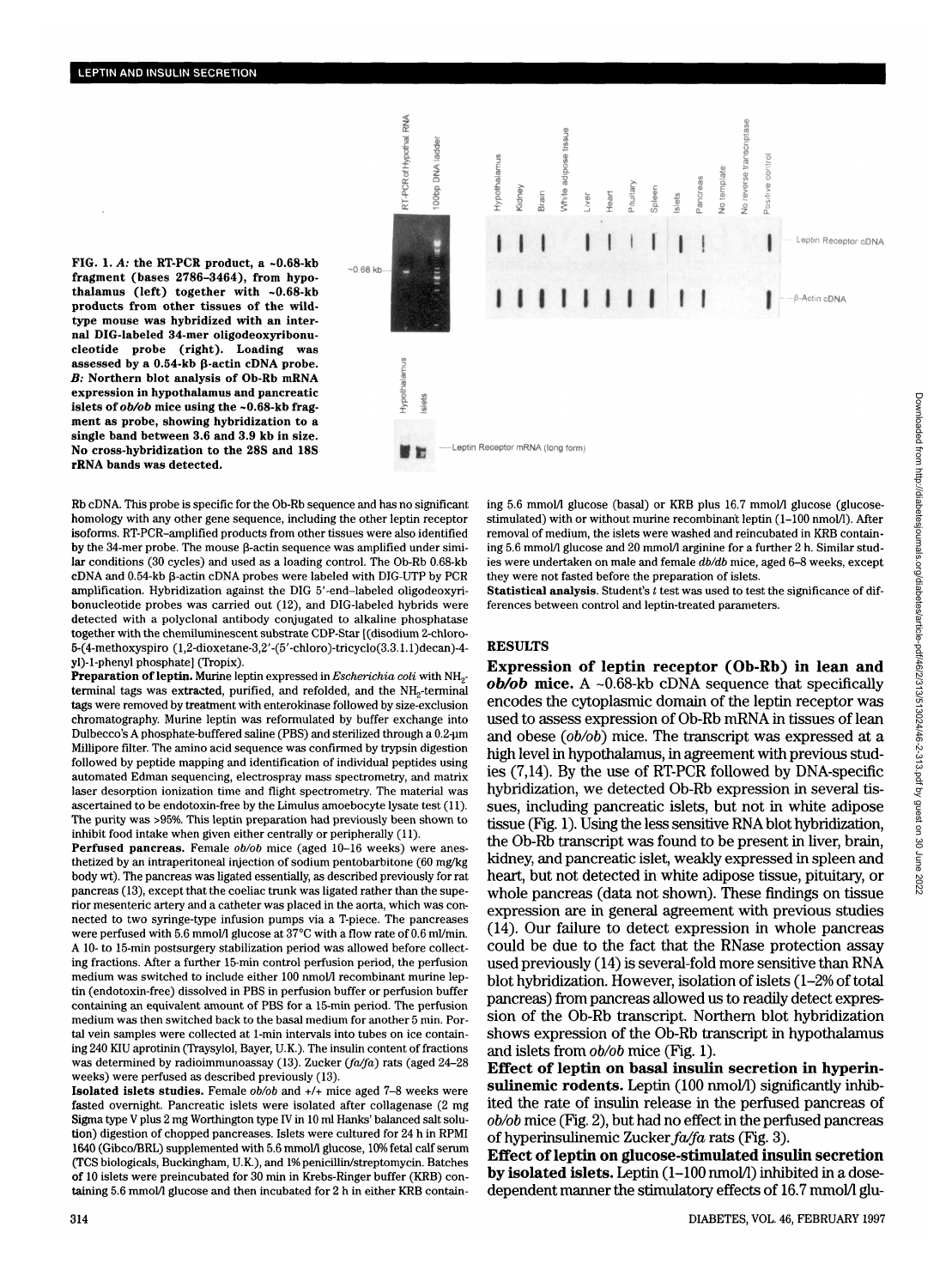

**FIG. 2. Effects of leptin (100 nmol/1) on basal insulin release from the isolated perfused pancreas of** *ob/ob* **mice. The mean insulin output per minute was calculated as the mean value of each perfusion period (n**  $=$  4 for PBS-treated;  $n = 5$  for the leptin-treated group).  $*P < 0.05$ **(unpaired Student's** *t* **test).**

cose on insulin secretion by isolated islets from *ob/ob* mice (Fig. 4). The dose of leptin producing a half-maximal inhibitory response was  $\sim$ 10 nmol/l. This concentration of leptin produced a similar inhibitory effect on glucose-stimulated insulin secretion in islets from wild-type mice (basal insulin secretion,  $0.25 \pm 0.07$  pmol/2 h from 10 islets; glucosestimulated,  $0.68 \pm 0.02$ ; glucose-stimulated in presence of 10 nmol/1 leptin, 0.46 ± 0.04; *P <* 0.005; 29% inhibition) as it did in islets from *ob/ob* mice. However, leptin (100 nmol/1), which induces a maximal inhibitory effect in *ob/ob* islets, had no inhibitory effect on glucose-stimulated insulin secretion in islets from *db/db* mice. Irrespective of genotype, there was no significant difference in the arginine-stimulated insulin secretion (four- to sixfold relative to basal) in relation to whether or not the mice had been exposed previously to leptin.

### **DISCUSSION**

Previous studies have demonstrated that daily intraperitoneal injections of recombinant leptin for 28 days produced a significant dose-dependent reduction in serum insulin and blood glucose in *ob/ob* but not lean mice (5). Murine leptin also reduces body weight and plasma insulin when given by intracerebroventricular injection to rats fasted for 24 h (11). These studies did not indicate whether the effect on insulin was secondary to an effect on food intake and body weight or to a direct effect on the endocrine pancreas. However, further studies using pair-fed mice have demonstrated that leptin induces a significantly greater weight loss than that produced in pair-fed mice and that plasma insulin concentrations are normalized *(pb/ob* control, 30.6 ± 6.2 ng/ml; leptin-treated  $ob/ob$ ,  $0.09 \pm 0.08$  ng/ml; pair-fed mice,  $14.2 \pm 4.2$  ng/ml) (6). These latter results strongly indicate that the effect on plasma insulin is not solely through a reduction in food intake and body weight.

In the present study, we have provided evidence that leptin can directly reduce insulin secretion. First, we demonstrate that mRNA encoding the putative functional form of the receptor is present in isolated islets of lean and *ob/ob* mice. Second, we have shown in perfused pancreas studies that leptin inhibits basal insulin secretion in hyperinsulinemic *ob/ob* mice but not in *Zuckerfa/fa* rats. Third, leptin inhibits glucosestimulated insulin secretion in isolated islets from *ob/ob* and wild-type mice but not in those from *db/db* mice. It is unlikely that these effects on insulin secretion are through a toxic contamination, since the leptin used was endotoxin-free and both the perfused pancreas preparation and the islets showed a normal functional response on removal of leptin. The identification of the long-form Ob-Rb mRNA expression in pancreatic islets together with a lack of activity of exoge-



**FIG. 3. Effects of leptin (100 nmol/1) on basal insulin release from the isolated perfused pancreas of obese** *Zucker fa/fa* **rats. Results are expressed as means ± SE (n = 4).**